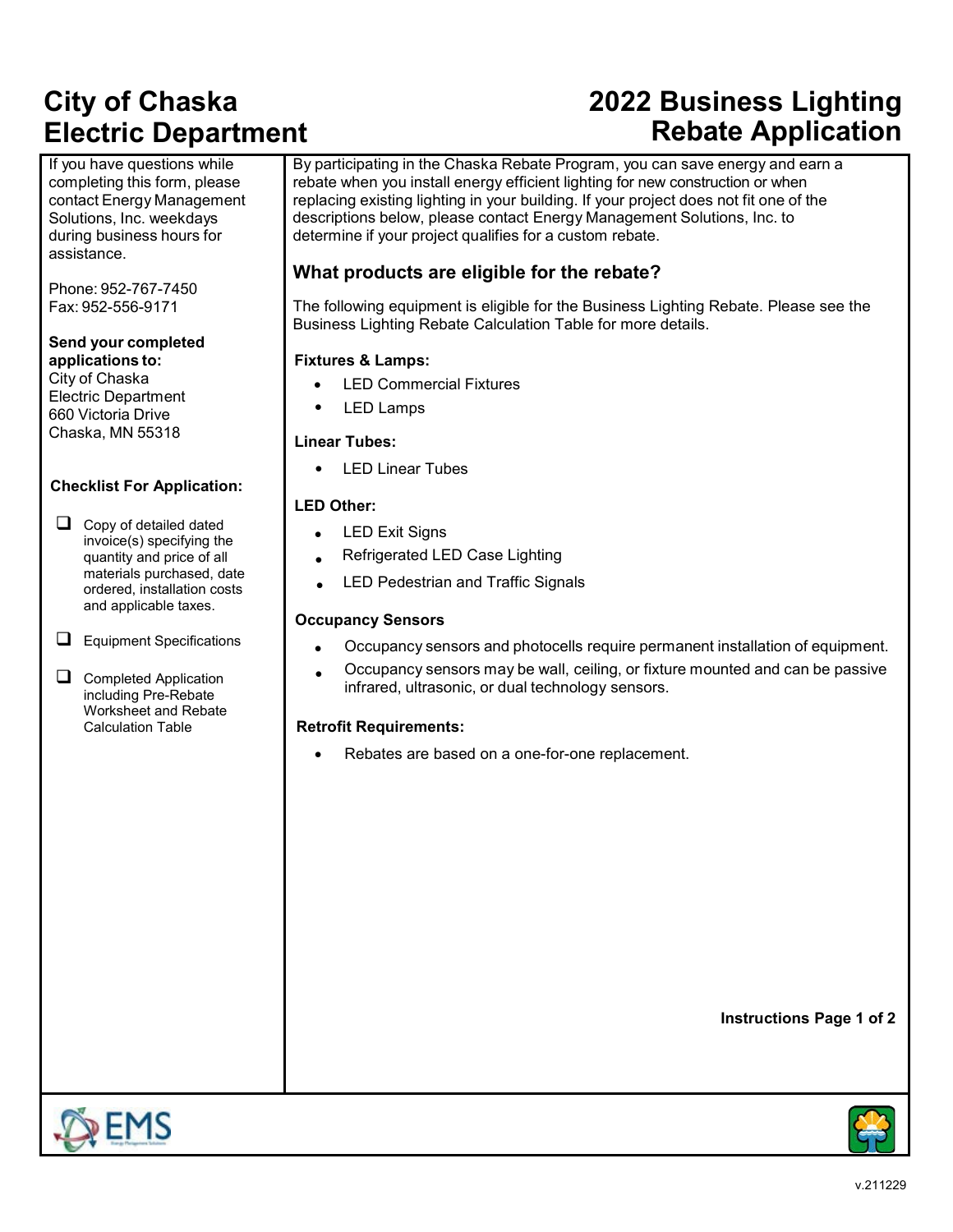### **City of Chaska Electric Department**

### **2022 Business Lighting Rebate Application**

### **How Do I Qualify?**

#### **1. General Qualifications**

- Rebate offered to non-residential electric customers served by City of Chaska Electric Department.
- Rebate Application including Pre-Rebate Worksheet and Rebate Calculation Table must be completed. Incomplete and/or illegible applications will not be processed.
- Retrofit systems must result in a net load reduction in kW usage from that of the existing lighting system.
- All lighting equipment must be new and meet specification requirements.
- Customers must apply for rebate within one year of the purchase date shown on the equipment invoice.
- Qualifying customers must apply for rebate by November 30, 2022.

#### **2. Application- Limited Funds**

Rebate requests are processed on a "first-come first-served" basis. Annual rebate funds are limited and payouts could be paid over several years. Rebate programs, qualifications, and amounts are subject to change at any time. Customer is responsible for checking with City of Chaska Electric Department to determine whether the program is still in effect.

#### **3. Inspection and Verification**

The City of Chaska Electric Department reserves the right to inspect installations before issuing rebates and to perform a random verification of your project. Projects with rebate payments over \$5,000 require a pre-check before equipment purchase and an on-site verification. If a City of Chaska Department representative finds that the application does not comply with rules and qualifications, rebate amount may be adjusted. Call City of Chaska Electric Department for more information.

#### **4. Invoice and Payment**

Following the pre-retrofit inspection, completed installation, and post-retrofit verification, the customer must notify the City of Chaska Electric Department and submit invoice(s) specifying the quantity and price of all materials purchased, the date ordered, installation costs and applicable taxes. Invoice should contain the contractor's name and address as well as the customer's name and installation address.

#### **5. Installation and Rebate Limitations**

Installation must be completed before submitting rebate application. Rebate check will be issued to the customer only. Rebates will not be paid to lighting supplier or contractor. The City of Chaska Electric Department will issue rebate in the form of a check, not a utility bill credit. Please allow 6-10 weeks from the date of post-retrofit inspection for delivery of rebate check. Rebate paid cannot exceed the purchase price of labor and materials. The minimum rebate is \$5. Maximum annual rebate dollars per customer will not exceed \$25,000.

#### **6. Tax Information**

The City of Chaska Electric Department will not be responsible for any tax liability imposed as a result of the rebate payment(s). Customers are advised to consult their tax advisors before submitting rebate requests.

#### **7. Disclaimer**

The City of Chaska Electric Department gives no warranties, expressed or implied, with respect to equipment operation, material, workmanship or manufacturing. The City of Chaska Electric Department does not guarantee that the implementation of energy-efficient measures or use of equipment purchased or installed pursuant to this program will result in energy or cost savings. In no event shall the City of Chaska Electric Department be liable for any incidental or consequential damage. The City of Chaska Electric Department is not responsible for the disposal of lamps and/or ballasts replaced as a result of this program.

#### **8. Privacy**

Information contained in this rebate application may be shared with the Department of Commerce and Energy Management Solutions, Inc.

#### **9. Rebate Exclusions**

- Rebate will not be given for equipment or designs that do not comply with local, state or federal regulations.
- The City of Chaska Electric Department is not liable for rebates promised to a customer as a result of a contractor misrepresenting the program.



**Instructions Page 2 of 2**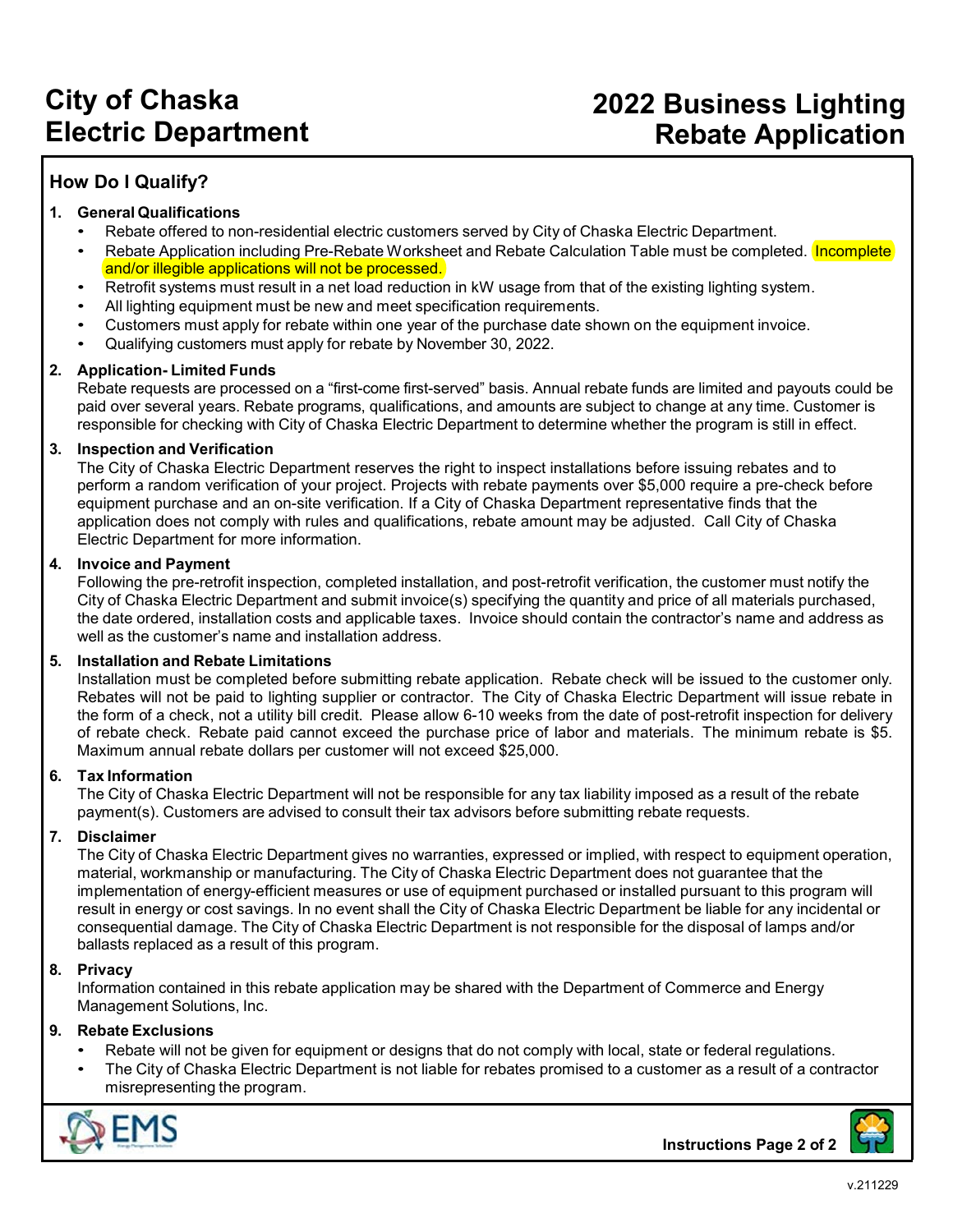### **City of Chaska Electric Department**

# **2022 Business Lighting Rebate Application**

| <b>COMPLETE THESE SIX EASY STEPS TO GET YOUR REBATE.</b>                                                                                                                                                                                               |       |                       |       |                                                                                                                      |       |                           |              |  |  |  |
|--------------------------------------------------------------------------------------------------------------------------------------------------------------------------------------------------------------------------------------------------------|-------|-----------------------|-------|----------------------------------------------------------------------------------------------------------------------|-------|---------------------------|--------------|--|--|--|
| <b>STEP 1: CUSTOMER INFORMATION</b> (please print clearly)                                                                                                                                                                                             |       |                       |       |                                                                                                                      |       |                           |              |  |  |  |
|                                                                                                                                                                                                                                                        |       |                       |       |                                                                                                                      |       |                           |              |  |  |  |
|                                                                                                                                                                                                                                                        |       |                       |       |                                                                                                                      |       |                           |              |  |  |  |
|                                                                                                                                                                                                                                                        |       |                       |       |                                                                                                                      |       |                           |              |  |  |  |
|                                                                                                                                                                                                                                                        |       |                       |       |                                                                                                                      |       |                           |              |  |  |  |
|                                                                                                                                                                                                                                                        |       |                       |       |                                                                                                                      |       |                           |              |  |  |  |
| STEP 2: ENTER VENDOR INFORMATION (please print clearly)                                                                                                                                                                                                |       |                       |       |                                                                                                                      |       |                           |              |  |  |  |
| Vendor Name                                                                                                                                                                                                                                            |       |                       |       |                                                                                                                      |       |                           |              |  |  |  |
|                                                                                                                                                                                                                                                        |       |                       |       |                                                                                                                      |       |                           |              |  |  |  |
|                                                                                                                                                                                                                                                        |       |                       |       |                                                                                                                      |       |                           |              |  |  |  |
|                                                                                                                                                                                                                                                        |       |                       |       |                                                                                                                      |       |                           |              |  |  |  |
| STEP 3: COMPLETE PRE-REBATE WORKSHEET                                                                                                                                                                                                                  |       |                       |       |                                                                                                                      |       |                           |              |  |  |  |
| Attached worksheet must be filled out for all equipment you are requesting a rebate. Print clearly and fill in each column. If<br>necessary, use multiple worksheets. Use the table below as a guide for Building Type and Annual Operating Hours.     |       |                       |       |                                                                                                                      |       |                           |              |  |  |  |
| Prescribed Annual Operating Hours by Building Type and/or Use                                                                                                                                                                                          |       |                       |       |                                                                                                                      |       |                           |              |  |  |  |
| <b>Description</b>                                                                                                                                                                                                                                     | Hours | <b>Description</b>    | Hours | <b>Description</b>                                                                                                   | Hours | <b>Description</b>        | <b>Hours</b> |  |  |  |
| College/University                                                                                                                                                                                                                                     |       | 5,010   Manufacturing |       | 5,913   School-Elem/Second                                                                                           |       | 2,080   Refrigerated Case | 6,491        |  |  |  |
| Grocery                                                                                                                                                                                                                                                | 4,612 | Office                |       | 3,435   Warehouse                                                                                                    | 2,388 | Traffic (Green)           | 3,675        |  |  |  |
| <b>Health Office</b>                                                                                                                                                                                                                                   | 3,392 | Restaurant            | 4,156 | 24-Hour Facility                                                                                                     | 8,700 | Traffic (Red Arrow)       | 7,885        |  |  |  |
| Hospital                                                                                                                                                                                                                                               | 4,532 | Retail                | 3,068 | Other/Misc.                                                                                                          | 2,278 | Traffic (Red Ball)        | 4,820        |  |  |  |
| Hotel/Motel                                                                                                                                                                                                                                            | 2,697 | Safety/Code           | 8,760 | Exterior Lighting                                                                                                    | 4,380 | Traffic (Pedestrian)      | 4,380        |  |  |  |
| Note: If building type/use or annual operating hours in the table above are not appropriate for your project, you may enter<br>specific operating hours on the Worksheet. All custom values require pre-approval.                                      |       |                       |       |                                                                                                                      |       |                           |              |  |  |  |
| STEP 4: COMPLETE REBATE CALCULATION TABLE                                                                                                                                                                                                              |       |                       |       |                                                                                                                      |       |                           |              |  |  |  |
|                                                                                                                                                                                                                                                        |       |                       |       | Attached Rebate Calculation Table calculates the dollar amount of the rebate. Quantity Installed must reconcile with |       |                           |              |  |  |  |
| amount(s) entered in Pre-Rebate Worksheet. Rebate paid cannot exceed the purchase price of labor and materials.                                                                                                                                        |       |                       |       |                                                                                                                      |       |                           |              |  |  |  |
| STEP 5: ATTACH NECESSARY DOCUMENTATION (must be submitted)                                                                                                                                                                                             |       |                       |       |                                                                                                                      |       |                           |              |  |  |  |
|                                                                                                                                                                                                                                                        |       |                       |       | $\Box$ Completed Application including Pre-Rebate Worksheet and Rebate Calculation Table.                            |       |                           |              |  |  |  |
| $\Box$ Copy of detailed dated invoice(s) specifying the quantity and price of all materials purchased, date ordered, installation                                                                                                                      |       |                       |       |                                                                                                                      |       |                           |              |  |  |  |
| costs and applicable taxes.<br>$\Box$ Equipment specifications.                                                                                                                                                                                        |       |                       |       |                                                                                                                      |       |                           |              |  |  |  |
| <b>STEP 6: CUSTOMER SIGNATURE</b>                                                                                                                                                                                                                      |       |                       |       |                                                                                                                      |       |                           |              |  |  |  |
|                                                                                                                                                                                                                                                        |       |                       |       |                                                                                                                      |       |                           |              |  |  |  |
| I hereby certify that all information is accurate including claims of efficiency, size and customer information. I have read all information<br>on this form and agree that City of Chaska Electric Department may verify information I have provided. |       |                       |       |                                                                                                                      |       |                           |              |  |  |  |
|                                                                                                                                                                                                                                                        |       |                       |       |                                                                                                                      |       |                           |              |  |  |  |
| FOR CITY OF CHASKA ELECTRIC DEPARTMENT USE ONLY. DO NOT WRITE IN THIS AREA.                                                                                                                                                                            |       |                       |       |                                                                                                                      |       |                           |              |  |  |  |
| Customer Type (select one): $\Box$ Commercial $\Box$ Industrial                                                                                                                                                                                        |       |                       |       |                                                                                                                      |       |                           |              |  |  |  |
|                                                                                                                                                                                                                                                        |       |                       |       |                                                                                                                      |       |                           |              |  |  |  |
| <b>Application Page 1 of 3</b>                                                                                                                                                                                                                         |       |                       |       |                                                                                                                      |       |                           |              |  |  |  |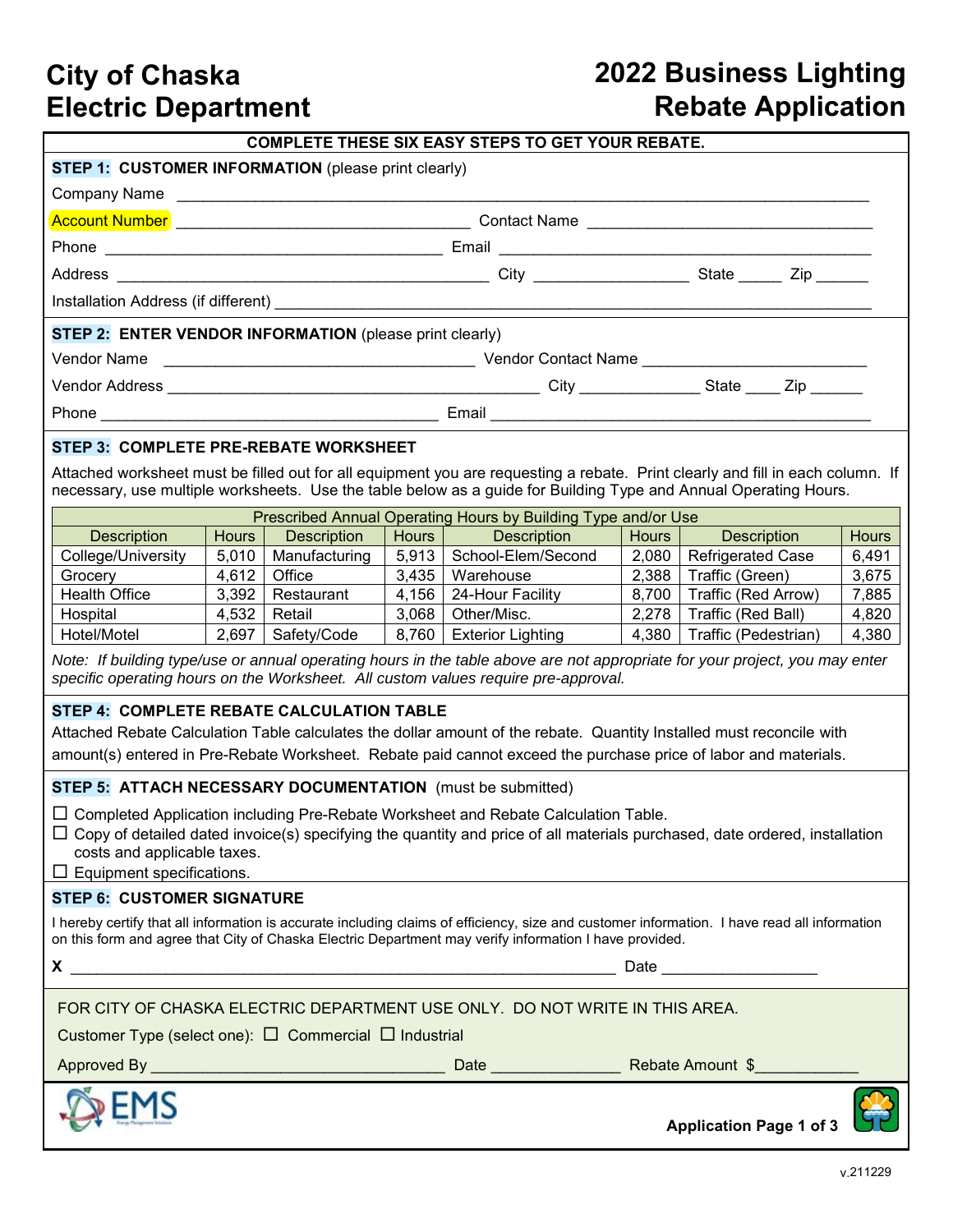# **City of Chaska Electric Department**

### **2022 Business Lighting Pre-Rebate Worksheet**

|     | <b>FIXTURES AND LAMPS</b>                                       |                                |                                |                                                                            |                                                             |                                                            |                                |                                |                                   |                                   |                                |                     |                        |                                    |
|-----|-----------------------------------------------------------------|--------------------------------|--------------------------------|----------------------------------------------------------------------------|-------------------------------------------------------------|------------------------------------------------------------|--------------------------------|--------------------------------|-----------------------------------|-----------------------------------|--------------------------------|---------------------|------------------------|------------------------------------|
|     | <b>Lighting Equipment Removed (if Retrofit)</b>                 |                                |                                |                                                                            | Lighting Equipment Installed (New Construction or Retrofit) |                                                            |                                |                                |                                   |                                   | <b>Rebate Estimate</b>         |                     |                        |                                    |
|     | <b>Description</b><br>size, type, lamp wattage,<br>ballast      | Lamps<br>per<br><b>Fixture</b> | Annual<br>Oper<br><b>Hours</b> | # of<br><b>Fixtures</b>                                                    | Input<br>Watts/<br><b>Fixture</b>                           | <b>Description</b><br>size, type, lamp wattage,<br>ballast | Lamps<br>per<br><b>Fixture</b> | Annual<br>Oper<br><b>Hours</b> | # of Fixtures                     | Input<br>Watts/<br><b>Fixture</b> | <b>Building Type</b>           | <b>AC</b><br>Yes/No | Rebate/<br>Unit \$     | <b>Total</b><br>Rebate             |
| Ex. | High-bay Flourescent T8, 6-<br>lamp, electronic ballast fixture | 6                              | 5,913                          | 10 <sup>10</sup>                                                           | 224                                                         | High-bay T8, 6-lamp LED tube                               | 6                              | 5,913                          | 10 <sup>1</sup>                   | 87                                | Manufacturing                  | <b>No</b>           | \$5                    | \$300<br>$(6 \times $5 \times 10)$ |
|     |                                                                 |                                |                                |                                                                            |                                                             |                                                            |                                |                                |                                   |                                   |                                |                     |                        |                                    |
|     |                                                                 |                                |                                |                                                                            |                                                             |                                                            |                                |                                |                                   |                                   |                                |                     |                        |                                    |
|     |                                                                 |                                |                                |                                                                            |                                                             |                                                            |                                |                                |                                   |                                   |                                |                     |                        |                                    |
|     |                                                                 |                                |                                |                                                                            |                                                             |                                                            |                                |                                |                                   |                                   |                                |                     |                        |                                    |
|     |                                                                 |                                |                                |                                                                            |                                                             |                                                            |                                |                                |                                   |                                   |                                |                     |                        |                                    |
|     |                                                                 |                                |                                |                                                                            |                                                             |                                                            |                                |                                |                                   |                                   |                                |                     |                        |                                    |
|     |                                                                 |                                |                                |                                                                            |                                                             |                                                            |                                |                                |                                   |                                   |                                |                     |                        |                                    |
|     |                                                                 |                                |                                |                                                                            |                                                             |                                                            |                                |                                |                                   |                                   |                                |                     |                        |                                    |
|     |                                                                 |                                |                                |                                                                            |                                                             |                                                            |                                |                                |                                   |                                   |                                |                     |                        |                                    |
|     |                                                                 |                                |                                |                                                                            |                                                             |                                                            |                                |                                |                                   |                                   |                                |                     |                        |                                    |
|     | <b>OCCUPANCY SENSORS</b>                                        |                                |                                |                                                                            |                                                             |                                                            |                                |                                |                                   |                                   |                                |                     |                        |                                    |
|     | # of<br><b>Description of Sensor</b><br><b>Sensors</b>          |                                |                                | <b>Description of Fixture(s) Controlled</b><br>type, lamp wattage, ballast |                                                             | <b>Uncontrolled</b><br>Annual<br><b>Oper Hours</b>         |                                | # of Control-<br>led Fixtures  | Input<br>Watts/<br><b>Fixture</b> | <b>Building Type</b>              | <b>AC</b><br>Yes/<br><b>No</b> | Rebate/<br>Unit \$  | <b>Total</b><br>Rebate |                                    |
| Ex. | <b>Ceiling Mount Occupancy Sensor</b>                           |                                | 10 <sup>10</sup>               | High-bay T8, 6-lamp, electronic ballast                                    |                                                             | 5,913                                                      |                                | 20                             | 168                               | Manufacturing                     | <b>No</b>                      | \$30                | \$300<br>(10x\$30)     |                                    |
|     |                                                                 |                                |                                |                                                                            |                                                             |                                                            |                                |                                |                                   |                                   |                                |                     |                        |                                    |
|     |                                                                 |                                |                                |                                                                            |                                                             |                                                            |                                |                                |                                   |                                   |                                |                     |                        |                                    |



**Application Page 2 of 3**